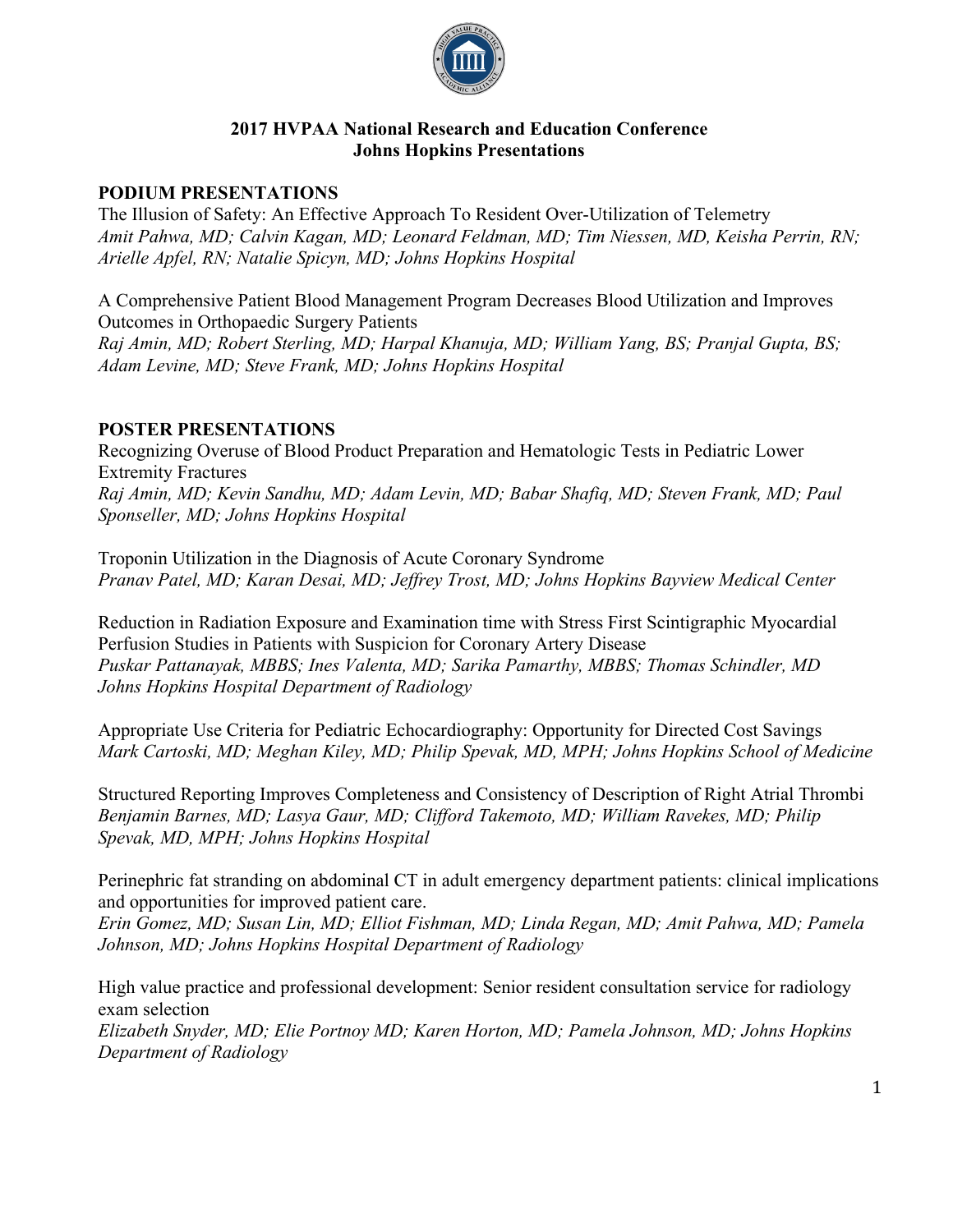

### **2017 HVPAA National Research and Education Conference Johns Hopkins Presentations**

Order Wisely: A new cross-specialty paradigm for imaging appropriateness continuing medical education *Pamela Johnson, MD; Matthew Alvin, MD, MBA; Karen Horton, MD; Johns Hopkins Hospital*

Eliminating unnecessary dose and cost: Ditch that coned lateral! *Donna Magid, MD, M.Ed ; Johns Hopkins Medicine*

Clinical Access to Imaging and Reports: The Value of Radiology *Matthew Alvin, MD, MBA, MS, MA; Mona Shahriari, MD; Evan Honig; Li Liu, MS; David Yousem, MD, MBA; Johns Hopkins Hospital*

A Value Based Neonatal Intravascular Access Program (NIVAP) Integrates Dynamic Stakeholder Engagement and Accountability *Prabhu Parimi, MD, MBA, CPE, FAAP; Stacey Stone, MD; Johns Hopkins Medicine*

Implementing an Evidence-based, Data-driven, Health System-wide Patient Blood Management Program

*Lauren Scher, MD; Pranjal Gupta, BS; William Yang, BS; Mereze Visagie, BS; Josh Wetzler, BS; Stanley Podlasek, MD; Pat Wachter, MA; K.H. Ken Lee, PhD; Tyler Wintermeyer, MS; Emily Liu, PhD; Renee Demski, MSW, MBA; Paul Ness, MD; Steven Frank, MD; Johns Hopkins School of Medicine*

Setting the Orders in Order: An Evidence Based Post-thyroidectomy Calcium Management *Helina Somervell, DNP, CRNP; Ralph Tufano, MD; Johns Hopkins Hospital*

Optimal Post-Operative Antibiotic Prophylaxis after Breast Surgery: a Meta-Analysis *Charalampos Siotos, MD; Mohamed Sebai, MBBS; Stella Seal, MLS; Mehran Habibi, MD; Michele Manahan, MD; Gedge Rosson, MD; Johns Hopkins Medicine*

Early to Bed, Early to Rise: a Discharge Collaborative *Babak Orandi, MD, PhD; Ira Leeds, MD, MBA; Helina Somervell, DNP; Deb Hobson, BSN; Johns Hopkins Hospital*

The Causes and Consequences of Overuse: Older Adults' Perceptions *Ariel Green, MD, MPH; Monica Tung, BA; Jodi B. Segal, MD, MPH; Johns Hopkins School of Medicine*

Preooperative Risk Factors For Discharge to Rehabilitation in Femoral Neck Fractures *Raj Amin, MD; Michael Raad, MD; Farooq Usmani, BS; Kevin Sandhu, MD; Matthew Best, MD; Babar Shafiq, MD; Johns Hopkins Hospital*